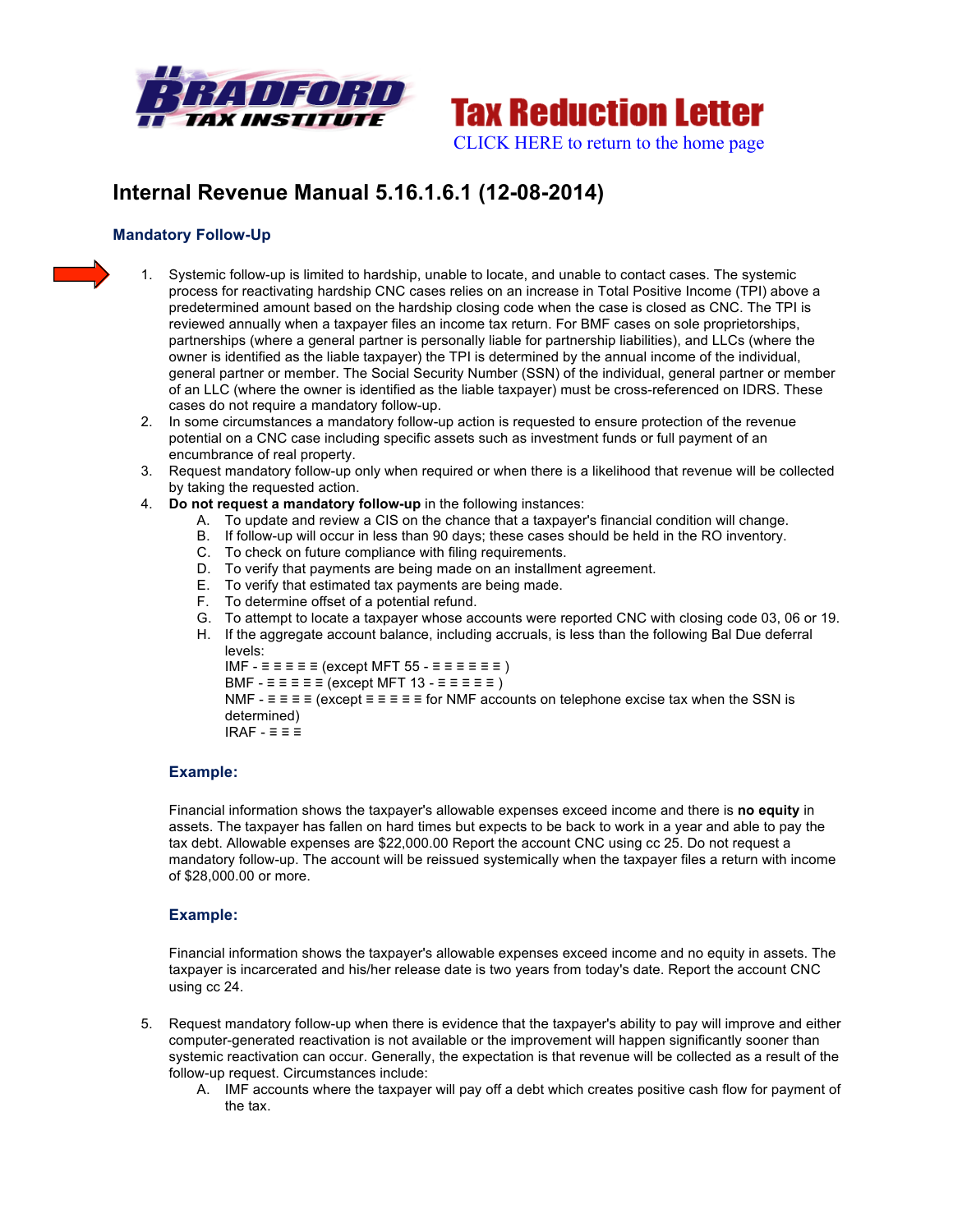# **Example:**

Financial information shows the taxpayer's allowable expenses equal income. The taxpayers have **equity** in their home but already have a second mortgage and **cannot qualify** at this time for a third. The second mortgage will be paid in ten months. Allowable expenses are \$42,000.00 Report the account CNC using cc 27 with a mandatory follow-up in twelve months to see whether, based on the current equity in assets, the IRS may be able to secure payment from the taxpayer through either a new second mortgage and/or an installment agreement.

- B. In-business corporation cases and other employment tax cases (proprietorship, partnership, or LLC) where the taxpayer is still in business in accordance with IRM 5.16.1.2.7(8).
- C. BMF or IMF accounts for which the primary taxpayer files as the secondary SSN on a joint income tax return.

## **Example:**

If a couple files jointly under the wife's SSN, and the husband owes on a sole proprietorship that is reported uncollectible, the BMF case would have the husband's SSN as the cross reference. Since reactivation is determined by an annual review of TPI on the cross reference SSN and the husband is filing under the wife's SSN, this case would not reactivate.

D. The account is reported CNC using cc 12 or cc 18 and there is a definite indication contact should be made in the future.

#### **Example:**

The taxpayer is out of the country or temporarily cannot be reached.

- E. The taxpayer is reported CNC as a defunct business (other than a sole proprietorship) but requires a follow-up because there is an indication that the business will be due funds in the future.
- F. The taxpayer is a seasonal worker, and the tax would be collectible if the taxpayer is contacted when working.
- G. Non-master file accounts, where appropriate.
- H. Cases in which the 65 cycle suppression of reactivation built into the systemic follow-up program would prevent timely action.
- I. Cases where a notice of levy was issued to attach retirement income and assets or income from a law suit which the taxpayer is not yet eligible to receive.
- J. Cases that require a NFTL refile.
- K. Cases where a court orders restitution paid to federal as well as nonfederal victims, and the Service cannot pursue enforced collection actions until the nonfederal victims are paid in full. In those instances, the account may be closed as a CNC hardship using a closing code calculated in accordance with IRM 5.16.1.2.9(13), with a mandatory follow-up date based on information contained in the court order.
- 6. For cases not processed on ICS, document the specific follow-up actions and the date required in the Mandatory Follow-up Action section of Form 53, (or equivalent) in sufficient detail to ensure appropriate follow-up. Also document the case history to permit review of the follow-up action after part 4 of Form 53 is detached. As each follow-up action is completed, update part 4 to show the date of the next follow-up.
- 7. When a CNC case is closed through ICS with a mandatory follow-up request, after managerial approval, ICS systemically creates a Non-Field OI and assigns it to CCP. The RO then sends the paper file to CCP to monitor the follow-up action. Form 3210, *Document Transmittal*, and the CNC case file should be annotated in bold or red "Mandatory Follow-up 53" . See the Who/Where tab on SERP for the CCP addresses or click on this link http://mysbse.web.irs.gov/collection/ccpcoll/mailingprocedures/21073.aspx.
- 8. CCP will maintain a file for mandatory follow-up requests. These files will *not* be retired to the federal records center. CCP will:
	- File the cases by month and year of the requested action as determined by the originator.
	- File the cases alphabetically if a systemic monitoring program is used.
	- Generate and control subsequent actions with an ICS OI.

**Note:**